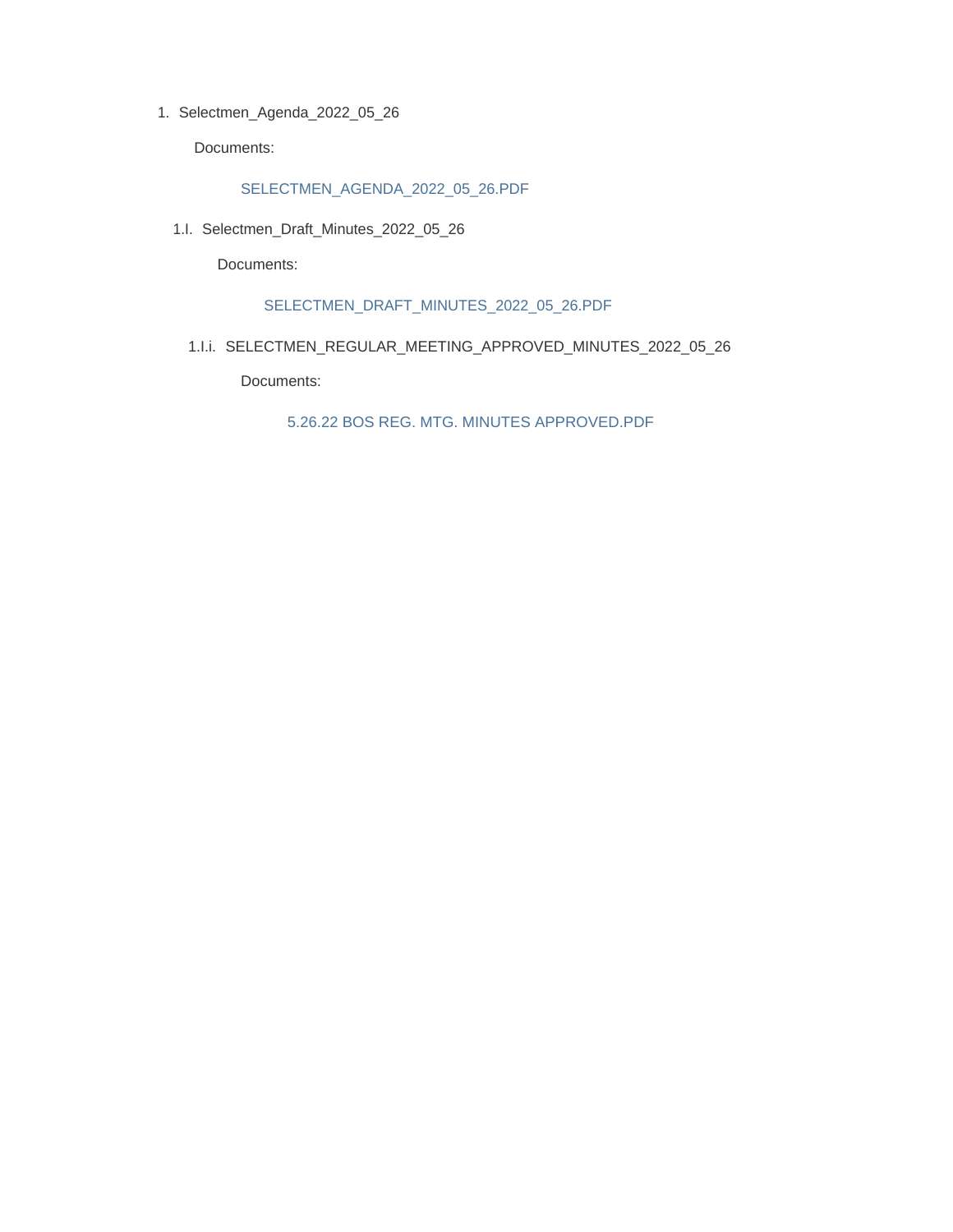

 Fred Camillo *First Selectman*



Office of the First Selectman (203) 622-7710 fax: (203) 622-3793 Town Hall• <sup>101</sup> Field Point Road •Greenwich, CT 06830 E-Mail: fred.camillo@greenwichct.org

# Board of Selectmen Meeting

# Thursday, May 26, 2022 10:00 a.m. Town Hall Meeting Room and via Zoom Webinar

<https://greenwichct.zoom.us/j/82508247205?pwd=THBzaVVKZ3BjdHJDM1A0REpRblV2dz09>

Dial-in: 1 646 518 9805 Webinar ID: 825 0824 7205 Password: 0645322

# **AGENDA**

# **1. Welcome and Pledge of Allegiance**

# **2. Approval of minutes**

- **a.** Special meeting May 4, 2022
- **b.** Special meeting May 9, 2022
- **c.** Regular meeting May 12, 2022
- **d.** Special meeting May 12, 2022
- **e.** Special meeting May 17, 2022
- **f.** Special meeting May 19, 2022
- **3. First Selectman's Updates Fred Camillo.**
- **4. Selectmen's Updates**  Selectwoman Lauren Rabin and Select-person Janet Stone McGuigan.
- **5. Old Business**
	- **a.** Road closure request for Brookside Drive A.J. Penna & Son Construction for Aquarion Water Co.

# **6. New Business**

**a.** Lease renewal: Abilis, 101 Orchard St., the Contemporary House on the Pomerance property – Assistant Town Attorney Valerie Maze Keeney.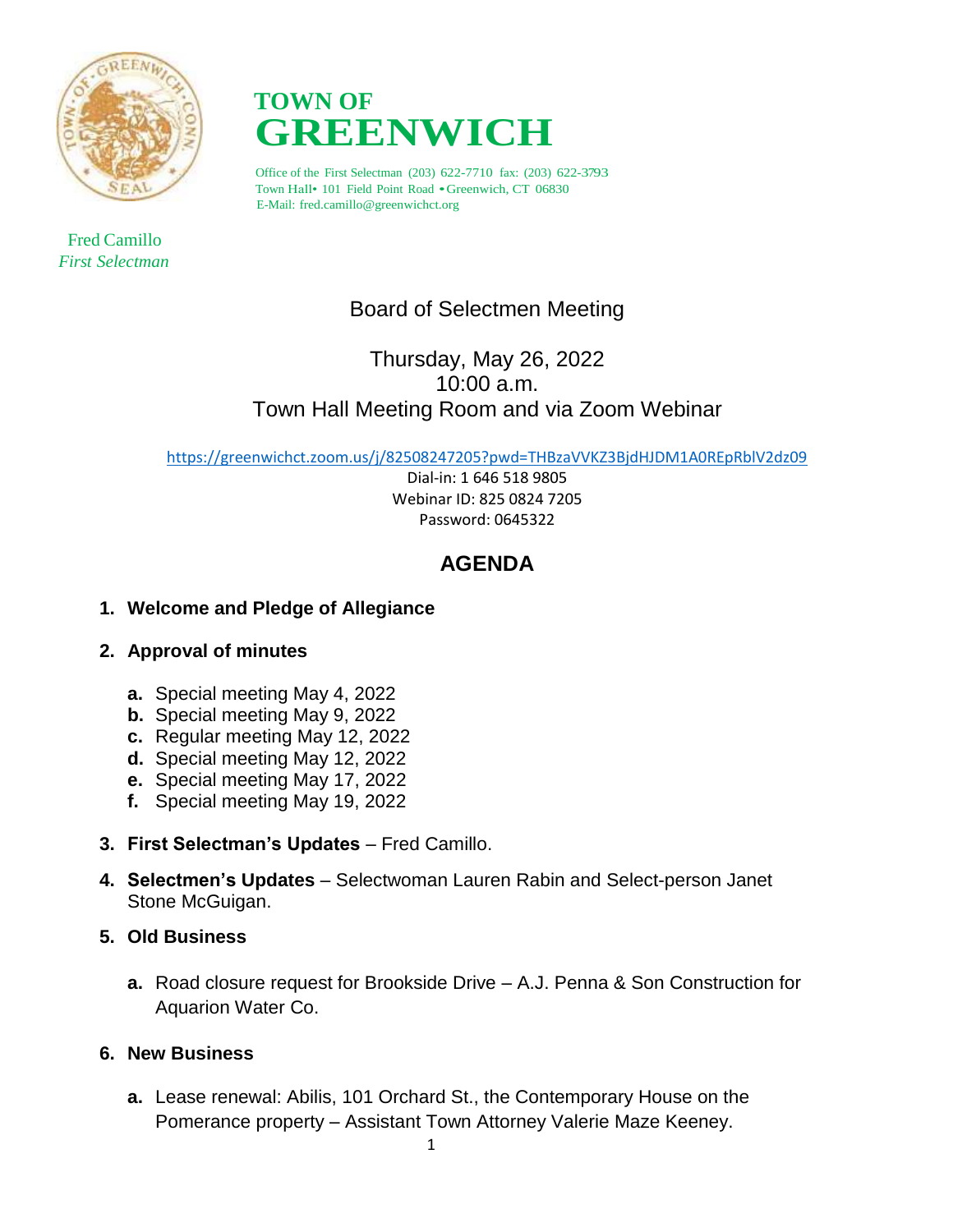## **7. Public Comment period.**

Mr. Aron Boxer: request to submit a proposal to impose restrictions on maintaining roosters as pets.

## **8. Appointments/Nominations**

**9. Adjournment**

Fred Camillo First Selectman

*The Town complies with all applicable federal and state laws regarding non-discrimination, equal opportunity, affirmative action, and providing reasonable accommodations for persons with disabilities. If you require an accommodation to participate, please contact the Commissioner of Human Services at 203-622-3800 or* [demetria.nelson@greenwichct.org](mailto:demetria.nelson@greenwichct.org)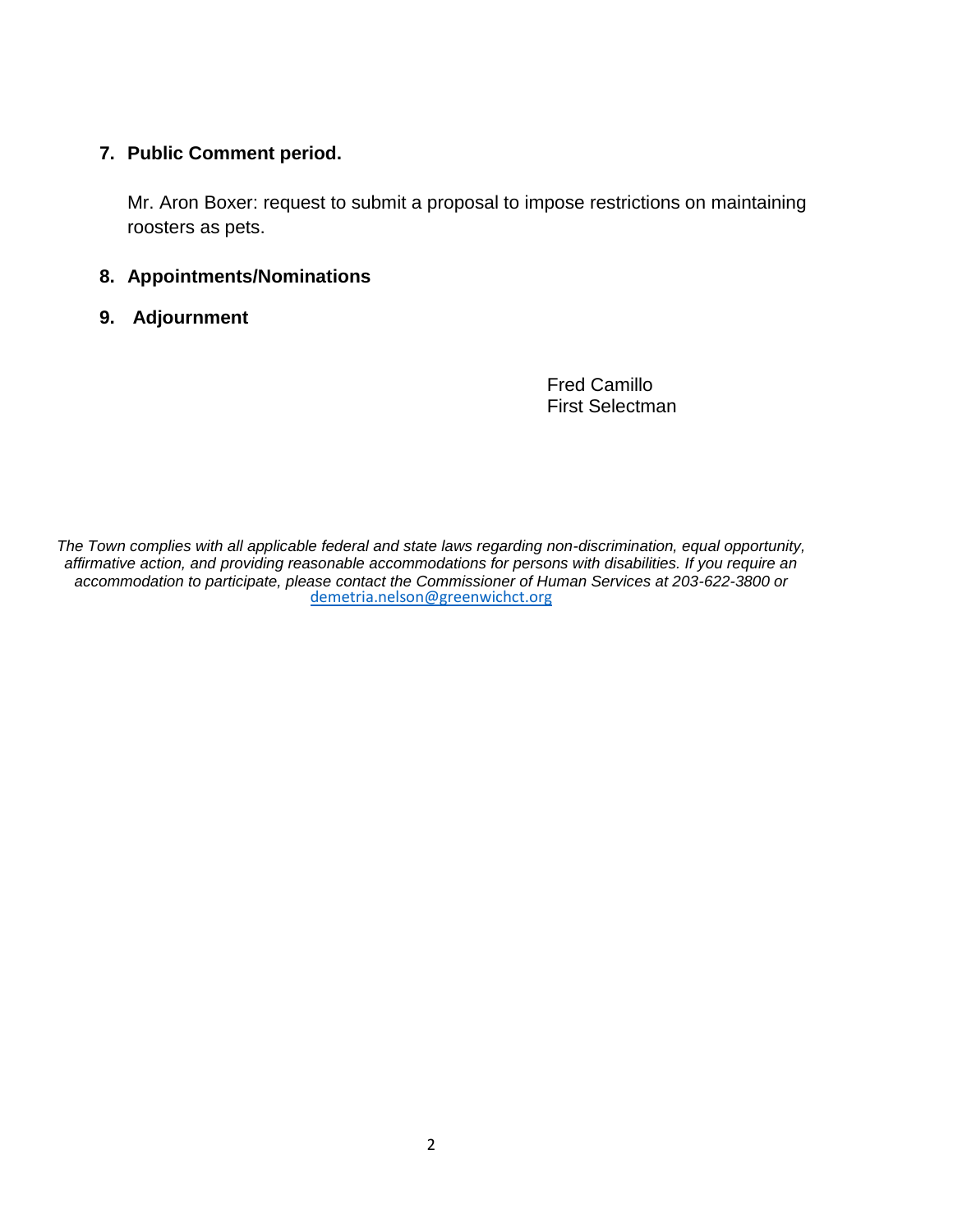# **Town of Greenwich**

Board of Selectmen Meeting May 26, 2022 10:00 a.m. Town Hall Meeting Room and via Zoom webinar DRAFT MINUTES

# **1. Welcome and Pledge of Allegiance**

The meeting was called to order at 10:17 a.m.

# **a. Attendance:**

- a. First Selectman Fred Camillo Present
- b. Selectwoman Lauren Rabin Present via Zoom
- c. Select-person Janet Stone McGuigan Present via Zoom

Following the Pledge, Mr. Camillo requested a moment of silence to honor the memories of the victims of the massacres in Buffalo, NY and Uvalde, TX.

# **2. Approval of minutes**

**a.** Special meeting May 4, 2022

Upon a motion by Ms. Rabin and a second by Ms. Stone McGuigan, the minutes were approved unanimously.

**b.** Special meeting May 9, 2022

Upon a motion by Ms. Rabin and a second by Ms. Stone McGuigan, the minutes were approved unanimously.

**c.** Regular meeting May 12, 2022

Upon a motion by Ms. Rabin and a second by Ms. Stone McGuigan, the minutes were approved unanimously.

**d.** Special meeting May 12, 2022

Upon a motion by Ms. Rabin and a second by Ms. Stone McGuigan, the minutes were approved unanimously.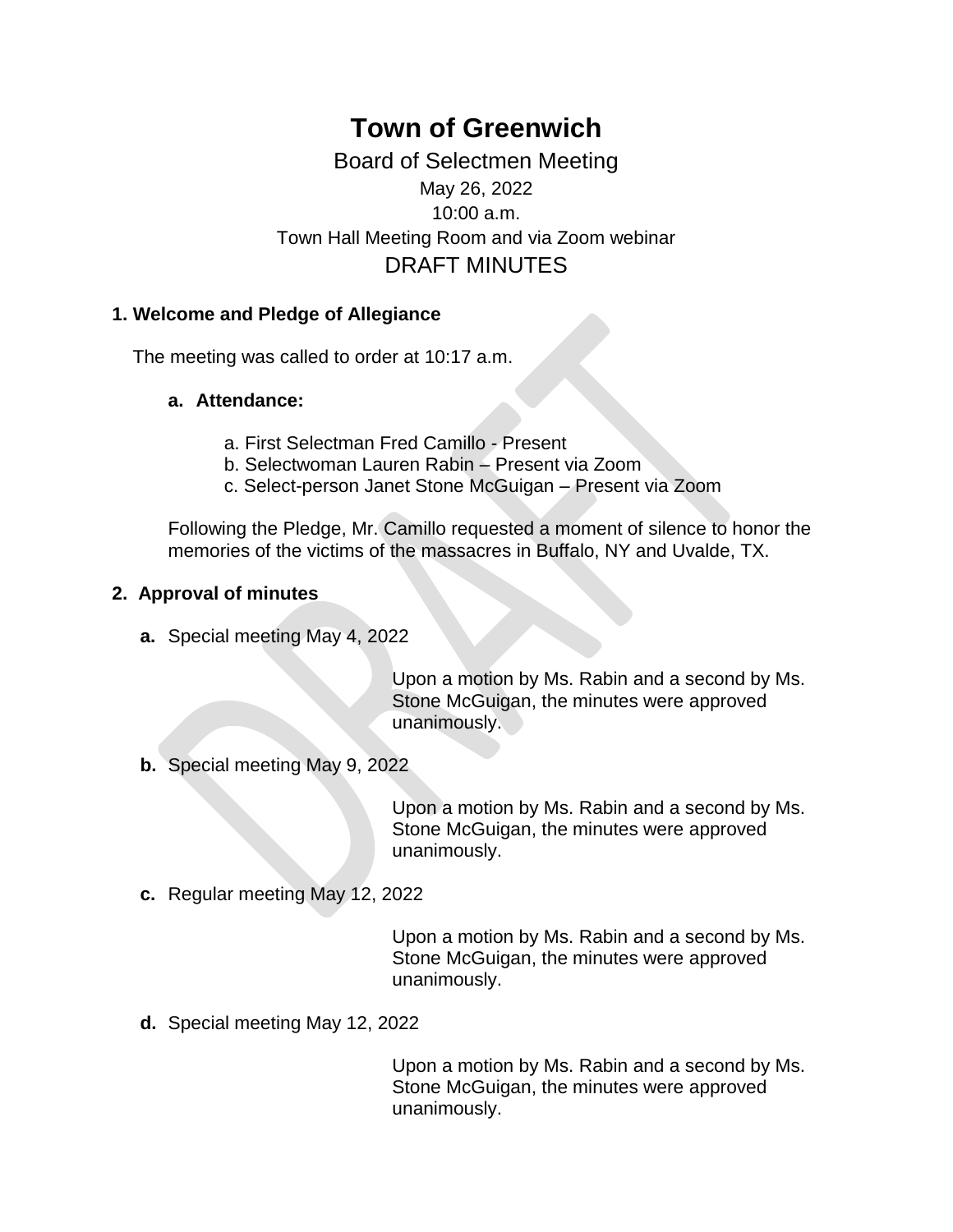**e.** Special meeting May 17, 2022

Upon a motion by Ms. Rabin and a second by Ms. Stone McGuigan, the minutes were approved unanimously.

**f.** Special meeting May 19, 2022

Upon a motion by Ms. Rabin and a second by Ms. Stone McGuigan, the minutes were approved unanimously.

## **3. First Selectman's Updates**

Mr. Camillo gave a preview of the numerous Memorial Day weekend programs as well as the Greenwich Town Party and Eagle Scout award ceremony.

## **4. Selectmen's Updates**

Ms. Stone McGuigan also spoke of the weekend events and gave a tribute to the victims of the Robb Elementary School victims.

Selectwoman Rabin spoke of the Re-Imagine Greenwich committee's work to provide a 2nd season of Free Music Fridays with a June 20 fund-raiser scheduled. She too spoke to the Robb Elementary School shooting.

Mr. Camillo added that the Greenwich Police Department has proactive plans to deal with such situations.

## **5. Old Business**

**a.** Road closure request for Brookside Drive – A.J. Penna & Son Construction for Aquarion Water Co.

Dino Georgiadis of A.J. Penna addressed some concerns raised – access to local homes, professional offices. He said service shutoff notices would be sent a week before and the day before the shutoff date and that the company can work with local professional offices with special needs. Mr. Camillo stated the work should be completed by mid-August, not the original projected date of mid-September.

> Upon a motion by Ms. Rabin and a second by Ms. Stone McGuigan, the road closure was approved unanimously.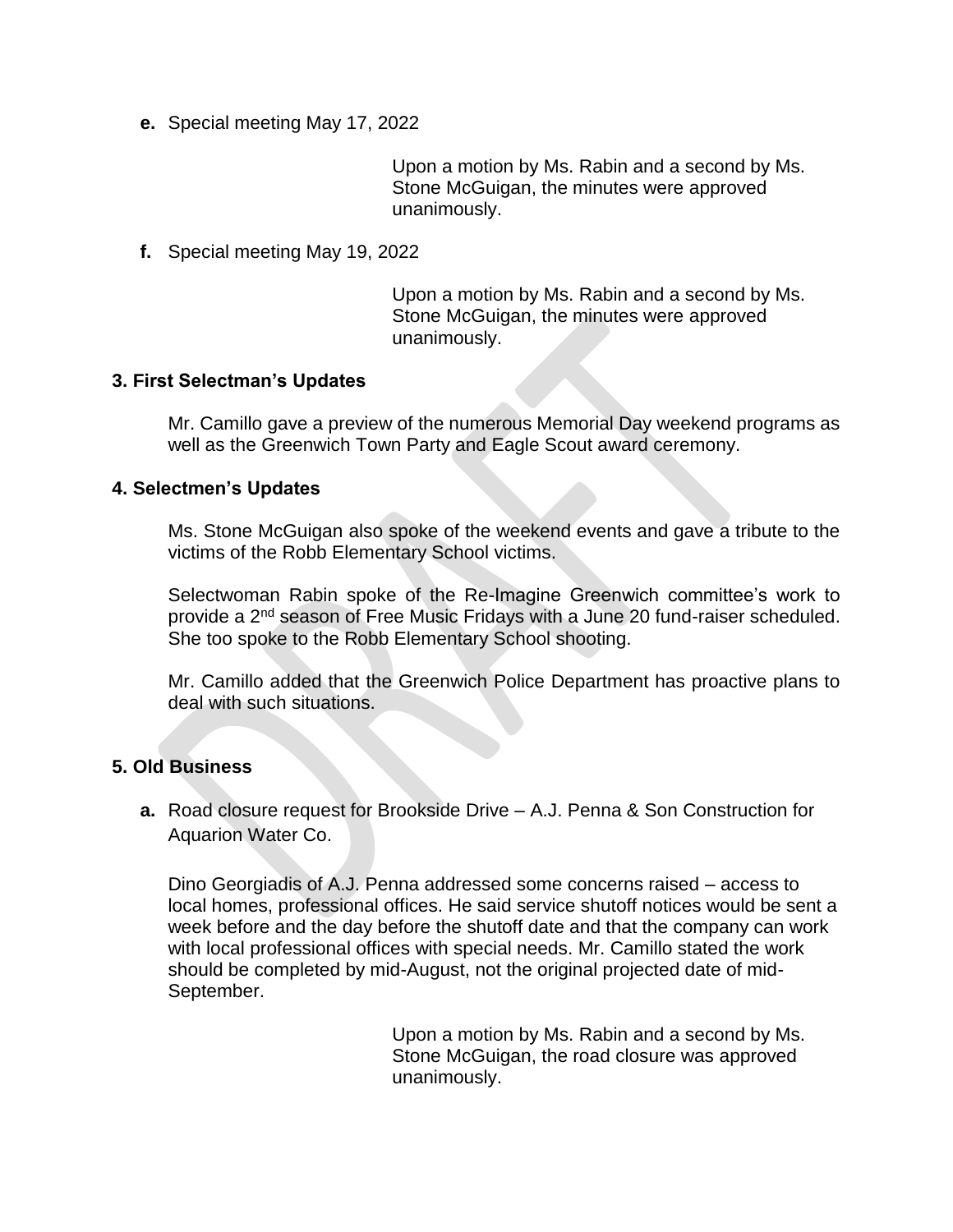## **6. New Business**

**a.** Lease renewal: Abilis, 101 Orchard St, the Contemporary House on the Pomerance property – Assistant Town Attorney Valerie Maze Keeney.

Ms. Keeney explained Abilis has rented the property since 2002. There is a pending issue regarding an electronic access gate which is being addressed. This was a first read of the lease renewal with a vote anticipated at the Board's June 9 meeting.

## **7. Public Comment.**

Mr. Aron Boxer of Walnut Street, Cos Cob, provided an extensive overview of an ongoing issue with a neighbor who has roosters. He is requesting the Town to enforce current noise ordinances or update them as he has been dealing with the roosters crowing for 20 months. He said his research indicates that 13 of 19 Fairfield County towns restrict ownership of roosters.

Town Attorney Barbara Schellenberg said this may be a zoning enforcement issue.

Mr. Camillo said he will meet next with Greenwich Police, the Health Department and Zoning Enforcement, to further address the issue.

## **8. Appointments/Nominations**

There were none.

**9. Adjournment**

At 11:08 a.m., Ms. Rabin made a motion to adjourn. Upon a second by Ms. Stone McGuigan, the motion was approved unanimously.

> Prepared by Barbara A. Heins, Recording Secretary

\_\_\_\_\_\_\_\_\_\_\_\_\_\_\_\_\_\_\_\_\_\_\_\_\_\_\_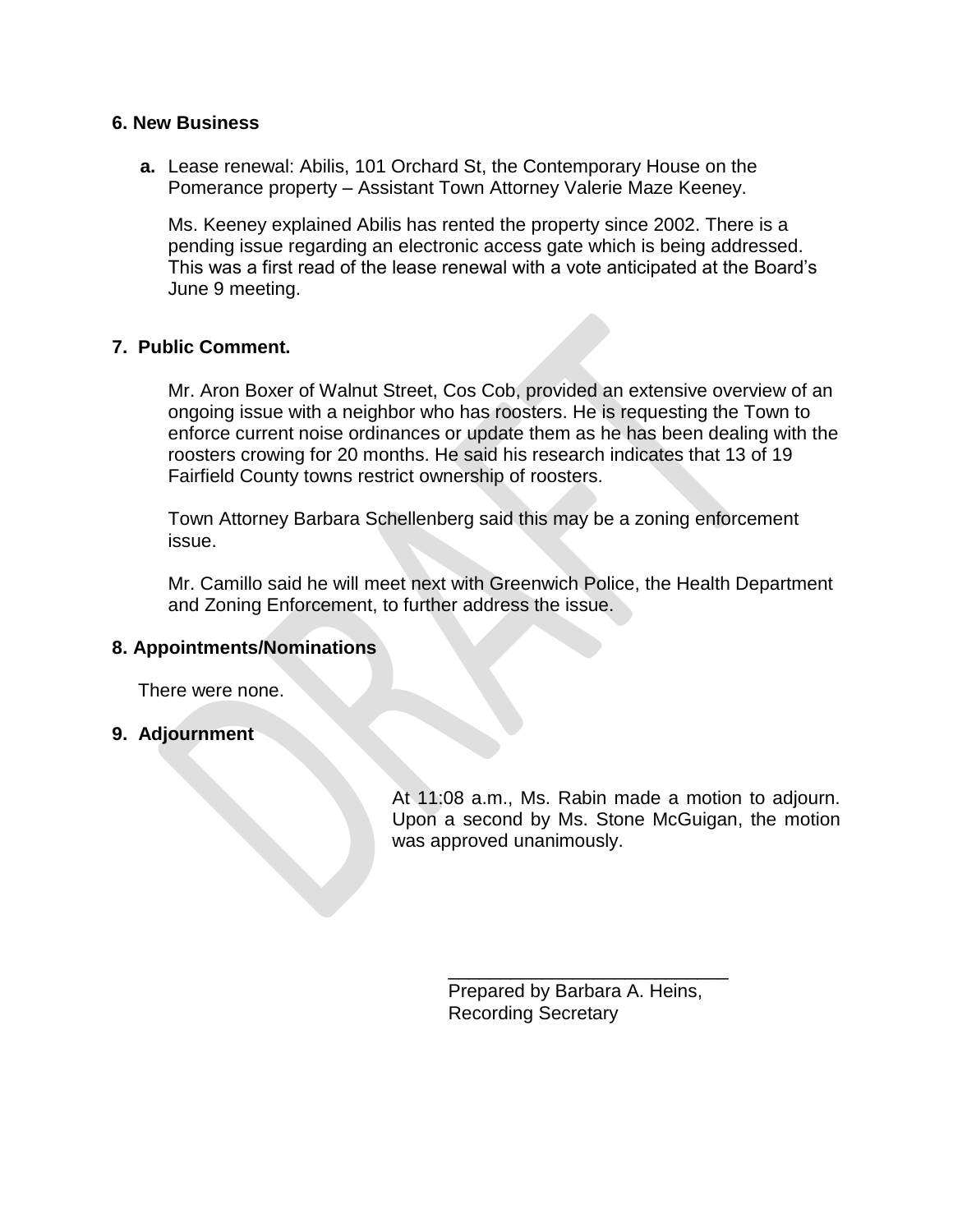# **Town of Greenwich**

# Board of Selectmen Meeting May 26, 2022  $10:00 a.m.$ Town Hall Meeting Room and via Zoom webinar **APPROVED MINUTES**

### 1. Welcome and Pledge of Allegiance

The meeting was called to order at 10:17 a.m.

### a. Attendance:

- a. First Selectman Fred Camillo Present
- b. Selectwoman Lauren Rabin Present via Zoom
- c. Select-person Janet Stone McGuigan Present via Zoom

Following the Pledge, Mr. Camillo requested a moment of silence to honor the memories of the victims of the massacres in Buffalo, NY and Uvalde, TX.

### 2. Approval of minutes

a. Special meeting May 4, 2022

Upon a motion by Ms. Rabin and a second by Ms. Stone McGuigan, the minutes were approved unanimously.

b. Special meeting May 9, 2022

Upon a motion by Ms. Rabin and a second by Ms. Stone McGuigan, the minutes were approved unanimously.

c. Regular meeting May 12, 2022

Upon a motion by Ms. Rabin and a second by Ms. Stone McGuigan, the minutes were approved unanimously.

d. Special meeting May 12, 2022

Upon a motion by Ms. Rabin and a second by Ms. Stone McGuigan, the minutes were approved unanimously.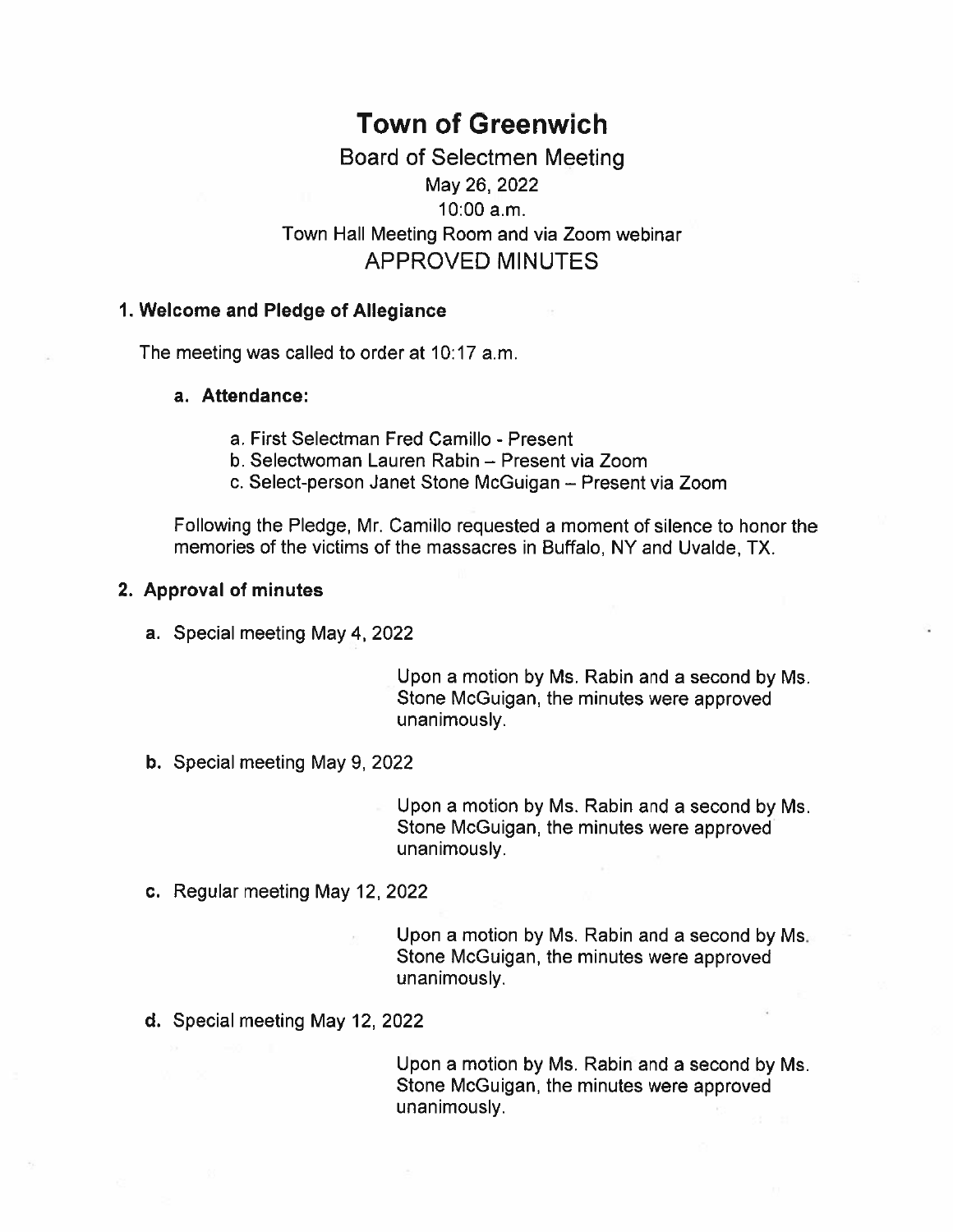e. Special meeting May 17, 2022

Upon a motion by Ms. Rabin and a second by Ms. Stone McGuigan, the minutes were approved unanimously.

f. Special meeting May 19, 2022

Upon a motion by Ms. Rabin and a second by Ms. Stone McGuigan, the minutes were approved unanimously.

#### 3. First Selectman's Updates

Mr. Camillo gave a preview of the numerous Memorial Day weekend programs as well as the Greenwich Town Party and Eagle Scout award ceremony.

#### 4. Selectmen's Updates

Ms. Stone McGuigan also spoke of the weekend events and gave a tribute to the victims of the Robb Elementary School victims.

Selectwoman Rabin spoke of the Re-Imagine Greenwich committee's work to provide a 2<sup>nd</sup> season of Free Music Fridays with a June 20 fund-raiser scheduled. She too spoke to the Robb Elementary School shooting.

Mr. Camillo added that the Greenwich Police Department has proactive plans to deal with such situations.

### **5. Old Business**

a. Road closure request for Brookside Drive – A.J. Penna & Son Construction for Aquarion Water Co.

Dino Georgiadis of A.J. Penna addressed some concerns raised - access to local homes, professional offices. He said service shutoff notices would be sent a week before and the day before the shutoff date and that the company can work with local professional offices with special needs. Mr. Camillo stated the work should be completed by mid-August, not the original projected date of mid-September.

> Upon a motion by Ms. Rabin and a second by Ms. Stone McGuigan, the road closure was approved unanimously.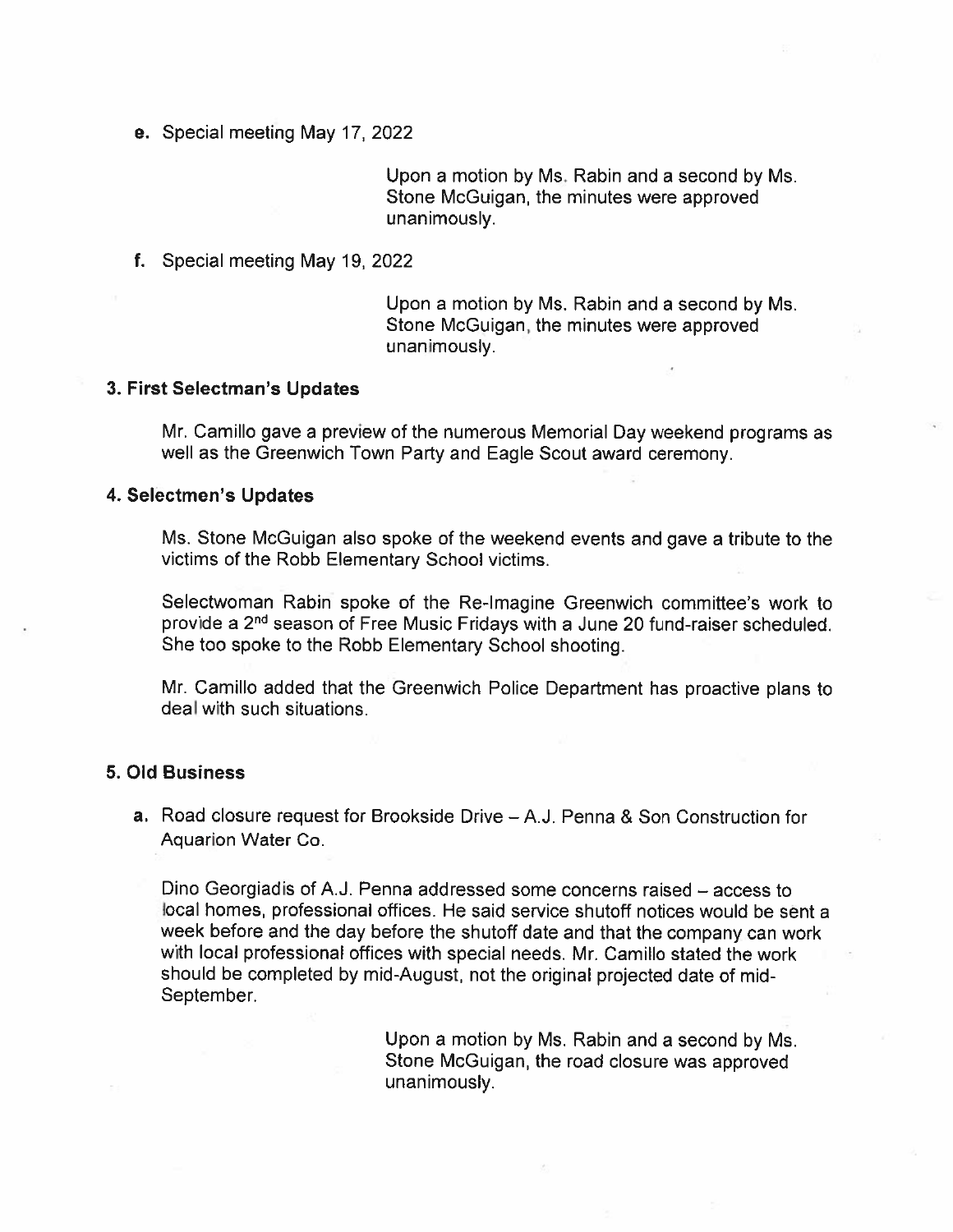#### **6. New Business**

a. Lease renewal: Abilis, 101 Orchard St, the Contemporary House on the Pomerance property - Assistant Town Attorney Valerie Maze Keeney.

Ms. Keeney explained Abilis has rented the property since 2002. There is a pending issue regarding an electronic access gate which is being addressed. This was a first read of the lease renewal with a vote anticipated at the Board's June 9 meeting.

#### 7. Public Comment.

Mr. Aron Boxer of Walnut Street, Cos Cob, provided an extensive overview of an ongoing issue with a neighbor who has roosters. He is requesting the Town to enforce current noise ordinances or update them as he has been dealing with the roosters crowing for 20 months. He said his research indicates that 13 of 19 Fairfield County towns restrict ownership of roosters.

Town Attorney Barbara Schellenberg said this may be a zoning enforcement issue.

Mr. Camillo said he will meet next with Greenwich Police, the Health Department and Zoning Enforcement, to further address the issue.

#### 8. Appointments/Nominations

There were none.

#### 9. Adjournment

At 11:08 a.m., Ms. Rabin made a motion to adjourn. Upon a second by Ms. Stone McGuigan, the motion was approved unanimously.

Prepared by Barbara A. Heins, **Recording Secretary**